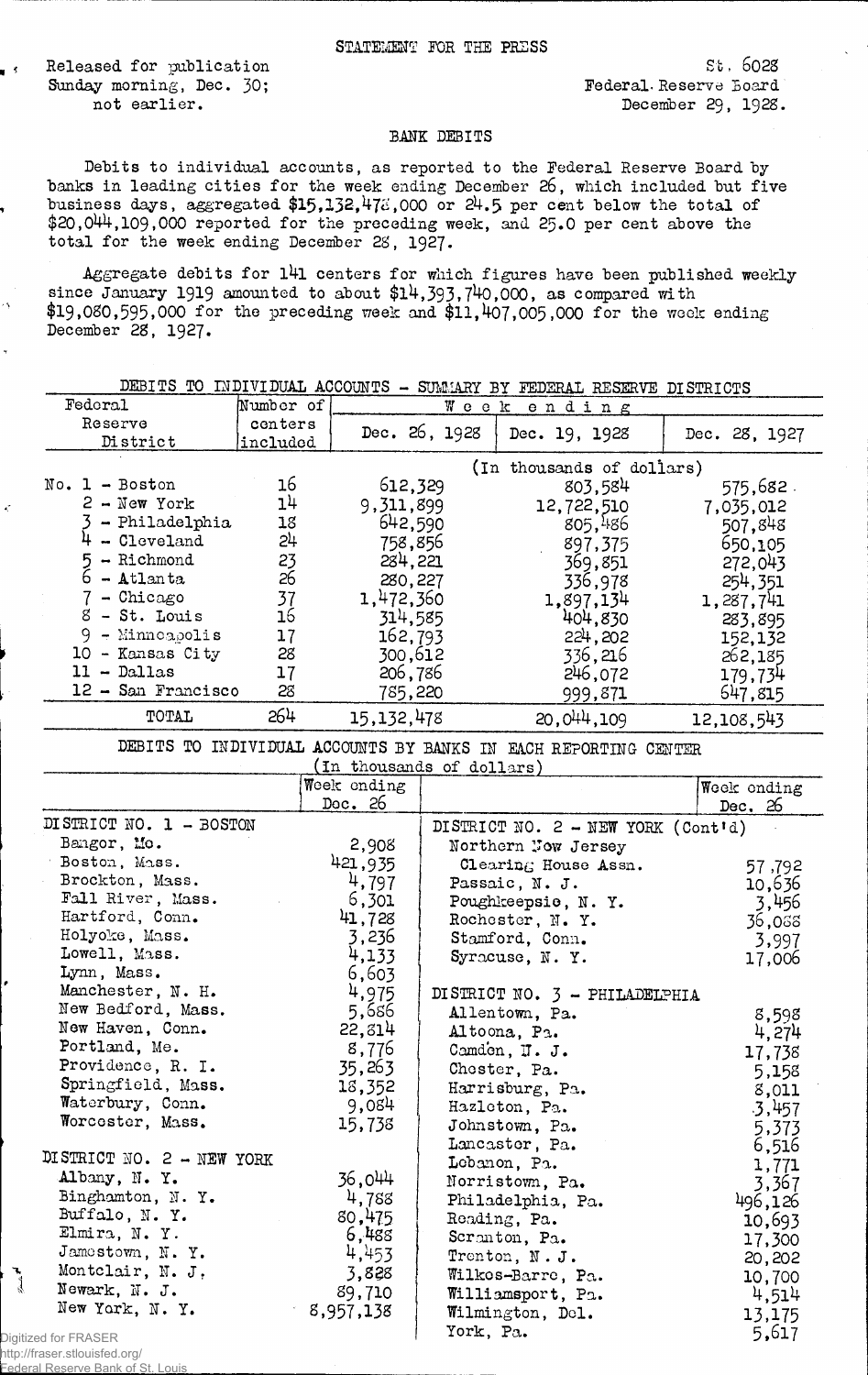DEBITS TO INDIVIDUAL ACCOUNTS BY BANKS IN EACH REPORTING CENTER

|                            |              | (In thousands of dollars)       | <u>St.6028a</u> |
|----------------------------|--------------|---------------------------------|-----------------|
| .                          | Week ending! |                                 | Week ending     |
|                            | Dec. 26      |                                 | Dec. $26$       |
| DISTRICT NO. 4 - CLEVELAND |              | DISTRICT NO. 6 ATLANTA (Cont'd) |                 |
| Akron, Ohio                | 19,505       | Elberton, Ga.                   | 281             |
| Butler, Pa.                | 2,502        | Hattiesburg, Miss.              | 1,393           |
| Canton, Ohio               | 10,751       | Jackson, Miss.                  | 6,252           |
| Cincinnati, Ohio           | 87,362       | Jacksonville, Fla.              | 16,183          |
| Cleveland, Ohio            | 172,071      | Knoxville, Tenn.                | 6,464           |
| Columbus, Ohio             | 45,028       | Macon, Ga.                      | 5,133           |
| Connellsville, Pa.         | 966          | Meridian, Miss.                 | 4,125           |
| Dayton, Ohio               | 18,830       | Miami, Fla.                     | 6,690           |
| Erie, Pa.                  | 7,237        | Mobile, Ala.                    | 8,487           |
| Greensburg, Pa.            | 4,822        | Montgomery, Ala.                | 4,976           |
| Homestead, Pa.             | 878          | Nashville, Tenn.                | 19,145          |
| Lexington, Ky.             | 8,443        | Newman, Ga.                     | 449             |
| Lima, Ohio                 | 3,503        | New Orleans, La.                | 71,857          |
| Lorain, Ohio               | 1,222        | Pensacola, Fla.                 | 1,507           |
| Middletown, Ohio           | 2,344        | Savannah, Ga.                   | 9,256           |
| Oil City, Pa.              | 3,867        | Tampa, Fla.                     | 7,784           |
| Pittsburgh, Pa.            | 271,099      | Valdosta, Ga.                   | 1,133           |
| Springfield, Ohio          | 5,119        | Vicksburg, Miss.                | 2,004           |
| Stuebenville, Ohio         | 2,585        |                                 |                 |
| Toledo, Ohio               | 56,426       | DISTRICT NO. 7 - CHICAGO        |                 |
| Warren, Ohio               | 3,133        | Adrian, Mich.                   | 908             |
| Wheeling, W. Va.           | 12,522       | Aurora, Ill.                    | 3,294           |
| Youngstown, Ohio           | 15,834       | Bay City, Mich.                 | 2,875           |
| Zanesville, Ohio           | 2,807        | Bloomington, Ill.               | 2,684           |
|                            |              | Cedar Rapids, Ia.               | 8,067           |
| DISTRICT NO. 5 - RICHMOND  |              | Champaign Urbana, Ill.          | 2,592           |
| Asheville, N. C.           | 5,435        | Chicago, Ill.                   | 880,394         |
| Baltimore, Md.             | 86,363       | Danville, Ill.                  | 2,635           |
| Charleston, S. C.          | 6,243        | Davenport, Ia.                  | 8,307           |
| Charleston, W. Va.         | 9,294        | Decatur, Ill.                   | 4,235           |
| Charlotte, N.C.            | 11,618       | Des Moines, Ia.                 | 15,309          |
| Columbia, S. C.            | 4,839        | Detroit, Mich.                  | 302,619         |
| Cumberland, Md.            | 2,219        | Dubuque, Iowa                   | 4,178           |
| Danville, Va.              | 2,289        | Flint, Mich.                    | 9,985           |
| Durham, N. C.              | 6,314        | Fort Wayne, Ind.                | 9,312           |
| Greensboro, N. C.          | 4,200        | Gary, Ind.                      | 6,447           |
| Greenville, S. C.          | 4,860        | Grand Rapids, Mich.             | 17,622          |
| Hagerstown, Md.            | 2,158        | Green Bay, Wis.                 | 3,078           |
| Huntington, W. Va.         | 5,129        | Hammond, Ind.                   | 5,128           |
| Lynchburg, Va.             | 4,421        | Indianapolis, Ind.              | 38,867          |
| Newport News, Va.          | 2,090        | Jackson, Mich.                  | 5,386           |
| Norfolk, Va.               | 17,285       | Kalamazoo, Mich.                | 6,215           |
| Raleigh, N. C.             | 6,078        | Lansing, Mich.                  | 7,300           |
| Richmond, Va.              | 31,596       | Mason City, Ia.                 | 2,400           |
| Roanoke, Va.               | 6,375        | Milwaukee, Wis.                 | 51,557          |
| Spartanburg, S. C.         | 2,886        | Moline, Ill.                    | 1,989           |
| Washington, D. C.          | 51,350       | Muscatine, Ia.                  | 1,312           |
| Wilmington, N. C.          | 3,526        | Oshkosh, Wis.                   | 2,700           |
| Winston-Salem, N. C.       | 7,653        | Peoria, Ill.                    | 10,483          |
|                            |              | Rockford, Ill.                  | 7,748           |
| DISTRICT NO. 6 - ATLANTA   |              | Saginaw, Mich.                  | 6,018           |
| Albany, Ga.                | 1,048        | Sheboygan, Wis.                 | 3,099           |
| Atlanta, Ga.               | 51,068       | Sioux City, Ia.                 | 10,212          |
| Augusta, Ga.               | 7,067        | South Bend, Ind.                | 9,899           |
| Birmingham, Ala.           | 32,060       | Springfield, Ill.               | 7,322           |
| Brunswick, Ga.             | 758          | Terre Haute, Ind.               | 5,555           |
| Chattanooga, Tenn.         | 10,960       | Waterloo, Iowa                  | 4,629           |
| Columbus, Ga.              | 3,409        |                                 |                 |
| Dothan, Ala.               | 738          |                                 |                 |

Digitized for FRASER http://fraser.stlouisfed.org/

⊯ s

 $\bar{\beta}$ 

 $\vert \zeta \vert$ 

 $\blacktriangleleft$ 

 $\boldsymbol{\delta}$ 

 $\left| \cdot \right|$ 

 $\epsilon_{\rm d}$ 

Federal Reserve Bank of St. Louis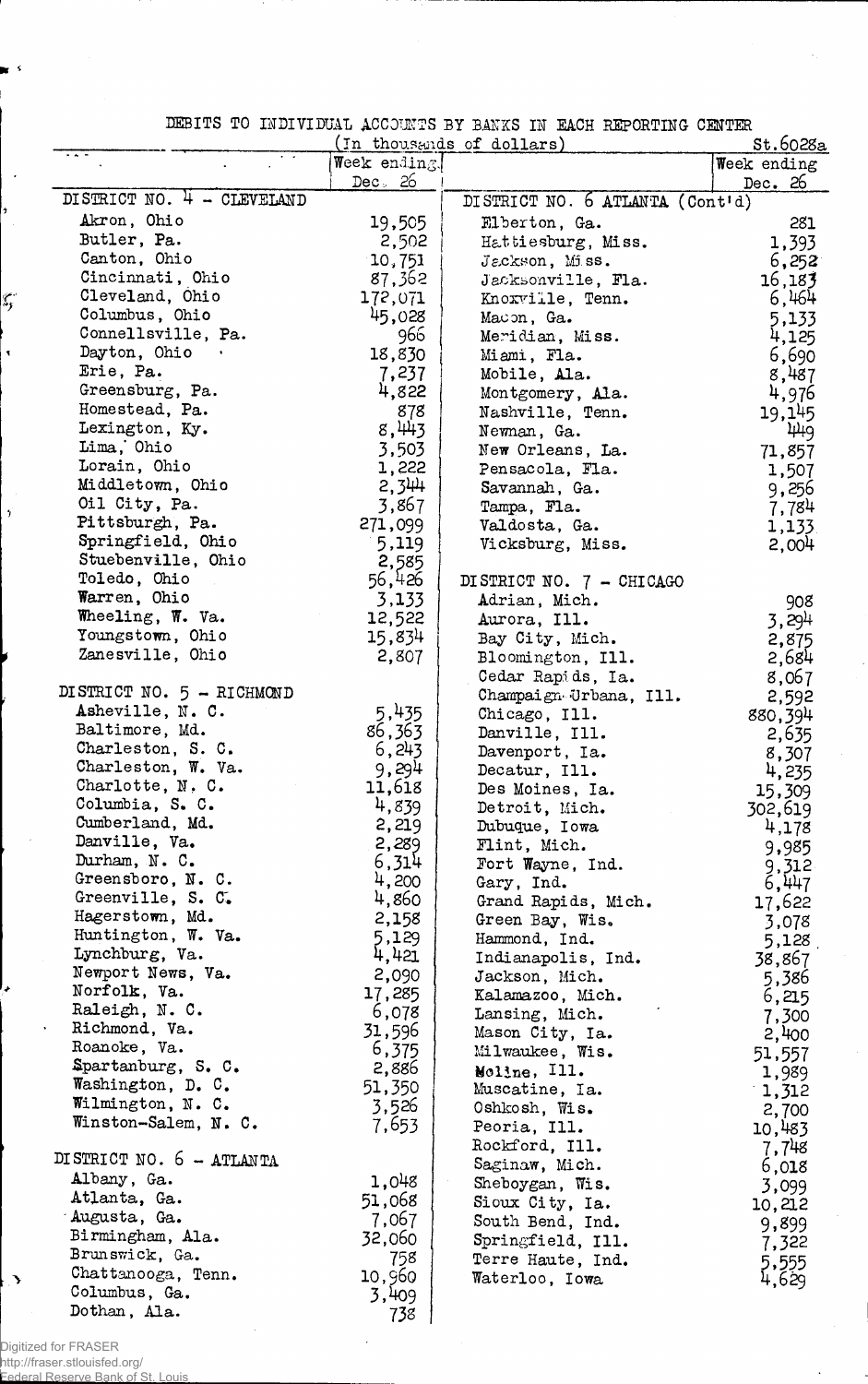DEBITS TO INDIVIDUAL ACCOUNTS BY BANKS IN EACH REPORTING CENTER

V

|                                   |                | (In thousands of dollars)                  | st.6028b        |
|-----------------------------------|----------------|--------------------------------------------|-----------------|
|                                   | $Nee$ k ending |                                            | Week ending     |
|                                   | Dec. 26        |                                            | Dec. $26$       |
| DISTRICT NO. 8 - ST. LOUIS        |                | DISTRICT NO. 10 - KANSAS CITY (Cont'd)     |                 |
| East St. Louis and Nat'l.         |                | Okmulgee, Okla.                            | 2,115           |
| Stock Yards, Ill.                 | 13,350         | Omaha, Neb.                                | 38,721          |
| Eldorado, Ark.                    | 1,797          | Parsons, Kans.                             | 1,041           |
| Evansville, Ind.                  | 9,123          | Pittsburg, Kans.                           | 1,487           |
| Fort Smith, Ark.                  | 3,231          | Pueblo, Colo.                              | 6,075           |
| Greenville, Miss.                 | 1,156          | St. Joseph, Mo.                            | 11,623          |
| Helena, Ark.                      | 1,166          | Topeka, Kans.                              | 4,969           |
| Little Rock, Ark.                 | 17,339         | Tulsa, Okla.                               | 41,284          |
| Louisville, Ky.                   | 48,545         | Wichita, Kans.                             |                 |
| Memphis, Tenn.                    | 40,418         |                                            |                 |
| Owensboro, Ky.                    | 1,697          | DISTRICT NO. 11 - DALLAS                   |                 |
| Pine Bluff, Ark.                  | 2,445          | Abilene, Tex.                              | 2,670           |
| Quincy, Ill.                      | 2,372          | Austin, Tex.                               | 3,804           |
| St. Louis, Mo.                    | 166,972        | Beaumont, Tex.                             | 6,777           |
| Sedalia, Mo.                      | 997            | Corsicana, Tex.                            | 1,196           |
| Springfield, Mo.                  | 3,019          | Dallas, Tex.                               | 57,247          |
| Texarkana, Ark. (See also Tex.)   | 958            | El Paso, Tex.                              | 8,110           |
|                                   |                | Ft. Worth, Tex.                            | 24, 246         |
| DISTRICT NO. 9 - MINNEAPOLIS      |                | Galveston, Tex.                            | 8,967           |
| Aberdeen, S. D.                   | 1,325          | Houston, Tex.                              | 47,215          |
| Billings, Mont.                   | 1,901          | Port Arthur, Tex.                          | 2,412           |
| Dickinson, N. D.<br>Duluth, Minn. | 461            | Roswell, N. M.                             | 1,240           |
| Fargo, $N$ . $D$ .                | 14,359         | San Antonio, Tex.                          | 17,965          |
| Grand Forks, N. D.                | 3,776          | Shreveport, La.                            | 9,219           |
| Helena, Mont.                     | 1,413          | Texarkana, Tex.<br>$($ See also $Ark.$ )   | 2,916           |
| Jamestown, N. D.                  | 2,231<br>584   | Tucson, Ariz.                              | 2,661           |
| La Crosse, Wis.                   | $4,073$ .      | Waco, Tex.                                 | 3,772           |
| Minneapolis, Minn.                | 76,472         | Wichita Falls, Tex.                        | 6,369           |
| Minot, N. D.                      | 1,534          |                                            |                 |
| Red Wing, Minn.                   | 443            | DISTRICT NO. 12 - SAN FRANCISCO            |                 |
| St. Paul, Minn.                   | 40,659         | Bakersfield, Calif.                        | 2,919           |
| Sioux Falls, S. D.                | 4,281          | Bellingham, Wash.                          | 2,276           |
| South St. Paul, Minn.             | 5,799          | Berkeley, Calif.                           | 3,818           |
| Superior, Wis.                    | 2,037          | Boise, Idaho                               | 3,505           |
| Winona, Minn.                     | 1,445          | Eugene, Ore.                               | 1,930           |
|                                   |                | Everett, Wash.                             | 2,855           |
| DISTRICT NO. 10 - KANSAS CITY     |                | Fresno, Calif.                             | 9,013           |
| Albuquerque, N. M.                | 2,864          | Long Beach, Calif.                         | 12,099          |
| Atchison, Kans.                   | 1,247          | Los Angeles, Calif.                        | 224,113         |
| Bartlesville, Okla.               | 4,659          | Oakland, Calif.                            | 50,247          |
| Casper, Wyo.<br>Cheyenne, Wyo.    | 1,895          | Ogden, Utah                                | 4,296           |
| Colorado Springs, Colo.           | 1,537          | Pasadena, Calif.                           | 8,686           |
| Denver, Colo.                     | 3,040          | Phoenix, Ariz.                             | 11,857          |
| Enid, Okla.                       | 37,335         | Portland, Ore.                             | 36,738          |
| Fremont, Neb.                     | 2,631          | Reno, Nev.                                 | 2,523           |
| Grand Junction, Colo.             | 785<br>823     | Ritzville, Wash.                           | 187             |
| Guthrie, Okla.                    | 739            | Sacramento, Calif.<br>Salt Lake City, Utah | 8,964           |
| Hutchinson, Kans.                 | 3,014          | San Bernardino, Calif.                     | 18,809<br>2,275 |
| Independence, Kans.               | 3,110          | San Deigo, Calif.                          | 14,074          |
| Joplin, Mo.                       | 3,162          | San Francisco, Calif.                      | 279,480         |
| Kansas City, Kans.                | 4,780,         | San Jose, Calif.                           | 5,079           |
| Kansas City, Mo.                  | 84,347         | Santa Barbara, Calif.                      | 3,073           |
| Lawrence, Kans.                   | 1,017          | Seattle, Wash.                             | 46,415          |
| Lincoln, Neb.                     | 6,393          | Spokane, Wash.                             | 12,219          |
| Muskogee, Okla.                   | 2,555          | Stockton, Calif.                           | 4,950           |
| Oklahoma City, Okla.              | 27,364         | Tacoma, Wash.                              | 10,055          |
|                                   |                | Yakima, Wash.                              | 2,765           |

NOTE; Bank debits for week ending December nk debits for week ending December 19, 1928, not previously reported:<br>Jamestown, <sup>N</sup>. D., 751.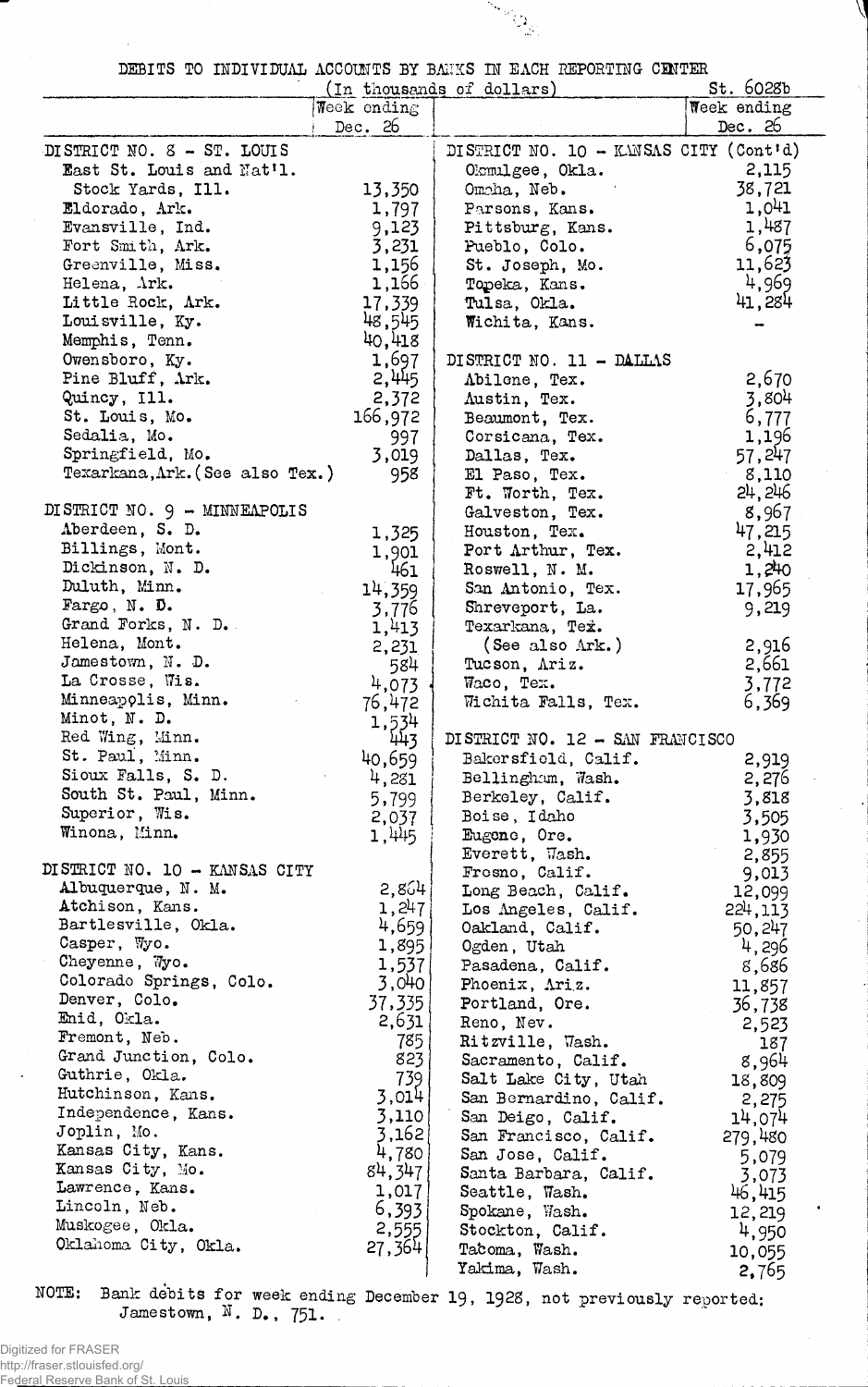Released for publication Sunday morning, Dec. 30; not earlier.

St. 6028 Federal Reserve Board December 29, 1928.

## BANK DEBITS

Debits to individual accounts, as reported to the Federal Reserve Board by banks in leading cities for the week ending December 26, which included but five business days, aggregated \$15,132,472,000 or 24.5 per cent below the total of \$20,044,109,000 reported for the preceding week, and 25.0 per cent above the total for the week ending December 28, 1927 •

Aggregate debits for l4l centers for which figures have been published weekly since January 1919 amounted to about \$14,393,740,000, as compared with \$19,030,595,000 for the preceding week and \$11,407,005,000 for the weok ending December 28, 1927.

| DEBITS TO                               |                |                           |               | INDIVIDUAL ACCOUNTS - SUMMARY BY FEDERAL RESERVE DISTRICTS      |               |
|-----------------------------------------|----------------|---------------------------|---------------|-----------------------------------------------------------------|---------------|
| Federal                                 | Number of      |                           |               | Week ending                                                     |               |
| Reserve                                 | conters        |                           | Dec. 26, 1928 | Dec. 19, 1928                                                   | Dec. 23, 1927 |
| District                                | included       |                           |               |                                                                 |               |
|                                         |                |                           |               | (In thousands of dollars)                                       |               |
| No. $1 - Boston$                        | 16             | 612,329                   |               | 803,584                                                         | 575,682       |
| $2 - New York$                          | 14             | 9,311,899                 |               | 12,722,510                                                      | 7,035,012     |
| 3 - Philadelphia                        | 18             | 642,590                   |               | 805,486                                                         | 507,848       |
| $4 - C1$ eveland                        | 54             | 758,856                   |               | 897,375                                                         | 650,105       |
| $5 -$ Richmond                          | $2\frac{3}{2}$ | 284,221                   |               | 369,851                                                         | 272,043       |
| $6 -$ Atlanta                           | 26             | .280,227                  |               | 336,978                                                         | 254,351       |
| $7 -$ Chicago                           | 37             | 1,472,360                 |               | 1,897,134                                                       | 1,287,741     |
| 8 - St. Louis                           | 16             | 314,585                   |               | 404,830                                                         | 283,895       |
| $9 -$ Minneapolis                       | 17             | 162,793                   |               | 224,202                                                         | 152,132       |
| 10 - Kansas City                        | 28             | 300,612                   |               | 336,216                                                         | 262,185       |
| $11 - Dallas$                           | 17             | 206,786                   |               | 246,072                                                         | 179,734       |
| 12 - San Francisco                      | 28             | 785,220                   |               | 999,871                                                         | 647,815       |
| TOTAL                                   | 264            |                           |               |                                                                 |               |
|                                         |                | 15,132,478                |               | 20,044,109                                                      | 12,108,543    |
|                                         |                |                           |               | DEBITS TO INDIVIDUAL ACCOUNTS BY BANKS IN EACH REPORTING CENTER |               |
|                                         |                | (In thousands of dollars) |               |                                                                 |               |
|                                         |                | Week ending               |               |                                                                 | Week ending   |
|                                         |                | Doc. 26                   |               |                                                                 | Dec. $26$     |
| DISTRICT NO. 1 - BOSTON                 |                |                           |               | DISTRICT NO. 2 - NEW YORK (Cont'd)                              |               |
| Bangor, Mo.                             |                | 2,908                     |               | Northern Cow Jersey                                             |               |
| Boston, Mass.                           |                | 421,935                   |               | Clearing House Assn.                                            | 57,792        |
| Brockton, Mass.                         |                | 4,797                     |               | Passaic, N. J.                                                  | 10,636        |
| Fall River, Mass.                       |                | 6,301                     |               | Poughkeepsie, N.Y.                                              | 3,456         |
| Hartford, Conn.                         |                | 41,728                    |               | Rochester, N.Y.                                                 | 36,088        |
| Holyoke, Mass.                          |                | 3,236                     |               | Stamford, Conn.                                                 | 3,997         |
| Lowell, Mass.                           |                | 4,133                     |               | Syracuse, N.Y.                                                  | 17,006        |
| Lynn, Mass.                             |                | 6,603                     |               |                                                                 |               |
| Manchester, N. H.                       |                | 4,975                     |               | DISTRICT NO. 3 - PHILADELPHIA                                   |               |
| New Bedford, Mass.                      |                | 5,686                     |               | Allentown, Pa.                                                  | 8,598         |
| New Haven, Conn.                        |                | 22,314                    |               | Altoona, Pa.                                                    | 4,274         |
| Portland, Me.                           |                | 8,776                     |               | Camden, I.J.                                                    | 17,738        |
| Providence, R. I.<br>Springfield, Mass. |                | 35,263                    |               | Choster, Pa.                                                    | 5,158         |
|                                         |                | 18,352                    |               | Harrisburg, Pa.                                                 | 8,011         |
| Waterbury, Conn.                        |                | 9,084                     |               | Hazleton, Pa.                                                   | 3,457         |
| Worcester, Mass.                        |                | 15,738                    |               | Johnstown, Pa.                                                  | 5,373         |
|                                         |                |                           |               | Lancaster, Pa.                                                  | 6,516         |
| DISTRICT NO. 2 - NEW YORK               |                |                           |               | Lebanon, Pa.                                                    | 1,771         |
| Albany, N.Y.                            |                | 36,044                    |               | Norristown, Pa.                                                 | 3,367         |
| Binghamton, N.Y.                        |                | 4,788                     |               | Philadelphia, Pa.                                               | 496,126       |
| Buffalo, N.Y.                           |                | 80,475                    |               | Roading, Pa.                                                    | 10,693        |
| Elmira, N.Y.                            |                | 6,488                     |               | Scranton, Pa.                                                   | 17,300        |
| Jamestown, N.Y.                         |                | 4,453                     |               | Tronton, N.J.                                                   | 20,202        |
| Montclair, N. J.                        |                | 3,838                     |               | Wilkes-Barre, Pa.                                               | 10,700        |
| Newark, N. J.                           |                | 89,710                    |               | Williamsport, Pa.                                               | 4,514         |
| New York, N.Y.                          |                | 8,957,138                 |               | Wilmington, Del.                                                | 13,175        |
| Digitized for FRASER                    |                |                           | York, Pa.     |                                                                 | 5,617         |

http://fraser.stlouisfed.org/ Federal Reserve Bank of St. Louis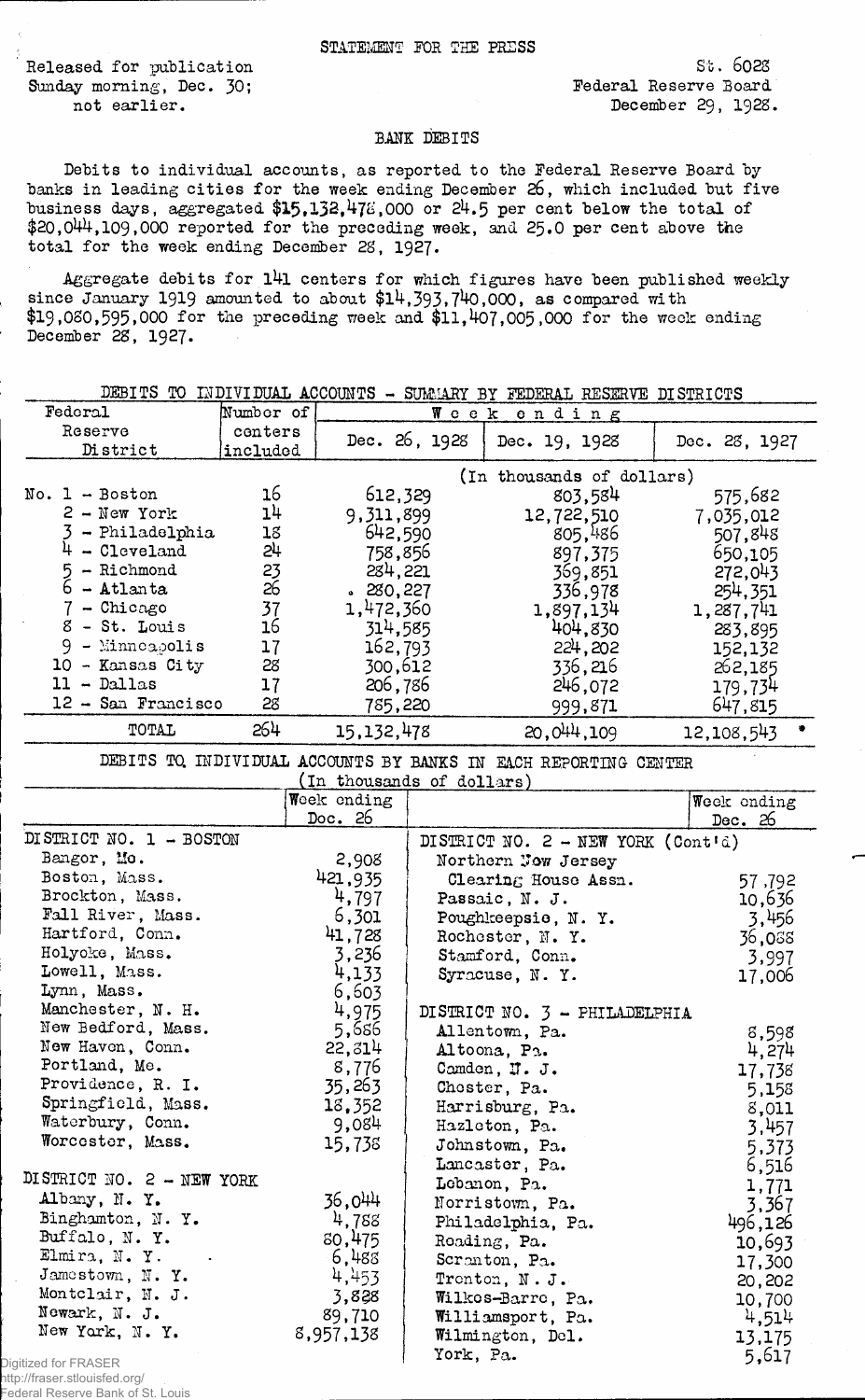DEBITS TO INDIVIDUAL ACCOUNTS BY BANKS IN EACH REPORTING CENTER

 $\frac{1}{35}$ 

 $\bullet$ 

 $\ddot{\phantom{a}}$ 

 $\ddot{\phantom{a}}$ 

|                            |              | (In thousands of dollars)       | St.6028a    |
|----------------------------|--------------|---------------------------------|-------------|
|                            | Week ending. |                                 | Week ending |
|                            | Dec. 26      |                                 | Dec. $26$   |
| DISTRICT NO. 4 - CLEVELAND |              | DISTRICT NO. 6 ATLANTA (Cont'd) |             |
| Akron, Ohio                | 19,505       | Elberton, Ga.                   | 281         |
| Butler, Pa.                | , 2,502      | Hattiesburg, Miss.              | 1,393       |
| Canton, Ohio               | 10,751       | Jackson, Miss.                  | 6,252       |
| Cincinnati, Ohio           | 87,362       | Jacksonville, Fla.              | 16,183      |
| Cleveland, Ohio            | 172,071      | Knoxville, Tenn.                | 6,464       |
| Columbus, Ohio             | 45,028       | Macon, Ga.                      | 5,133       |
| Connellsville, Pa.         | 966          | Meridian, Miss.                 | 4,125       |
|                            |              |                                 | 6,690       |
| Dayton, Ohio               | 18,830       | Miami, Fla.                     |             |
| Erie, Pa.                  | 7,237        | Mobile, Ala.                    | 8,487       |
| Greensburg, Pa.            | 4,822        | Montgomery, Ala.                | 4,976       |
| Homestead, Pa.             | 878          | Nashville, Tenn.                | 19,145      |
| Lexington, Ky.             | 8,443        | Newman, Ga.                     | 449         |
| Lima, Ohio                 | 3,503        | New Orleans, La.                | 71,857      |
| Lorain, Ohio               | 1,222        | Pensacola, Fla.                 | 1,507       |
| Middletown, Ohio           | 2,344        | Savannah, Ga.                   | 9,256       |
| Oil City, Pa.              | 3,867        | Tampa, Fla.                     | 7,784       |
| Pittsburgh, Pa.            | 271,099      | Valdosta, Ga.                   | 1,133       |
| Springfield, Ohio          | 5,119        | Vicksburg, Miss.                | 2,004       |
| Stuebenville, Ohio         | 2,585        |                                 |             |
| Toledo, Ohio               | 56,426       | DISTRICT NO. 7 - CHICAGO        |             |
| Warren, Ohio               | $-3,133$     | Adrian, Mich.                   | 908         |
| Wheeling, W. Va.           | 12,522       | Aurora, Ill.                    | $3,29^{11}$ |
| Youngstown, Ohio           | 15,834       | Bay City, Mich.                 | 2,875       |
| Zanesville, Ohio           | 2,807        | Bloomington, Ill.               | 2,684       |
|                            |              |                                 | 8,067       |
|                            |              | Cedar Rapids, Ia.               |             |
| DISTRICT NO. 5 - RICHMOND  |              | Champaign-Urbana, Ill.          | 2,592       |
| Asheville, N. C.           | 5,435        | Chicago, Ill.                   | 880,394     |
| Baltimore, Md.             | 86,363       | Danville, Ill.                  | 2,635       |
| Charleston, S. C.          | 6,243        | Davenport, Ia.                  | 8,307       |
| Charleston, W. Va.         | 9,294        | Decatur, Ill.                   | 4,235       |
| Charlotte, N. C.           | 11,618       | Des Moines, Ia.                 | 15,309      |
| Columbia, S. C.            | 4,839        | Detroit, Mich.                  | 302,619     |
| Cumberland, Md.            | 2,219        | Dubuque, Iowa                   | 4,178       |
| Danville, Va.              | 2,289        | Flint, Mich.                    | 9,985       |
| Durham, N. C.              | 6,314        | Fort Wayne, Ind.                | 9,312       |
| Greensboro, N.C.           | 4,200        | Gary, Ind.                      | 6,447       |
| Greenville, S. C.          | 4,860        | Grand Rapids, Mich.             | 17,622      |
| Hagerstown, Md.            | 2,158        | Green Bay, Wis.                 | 3,078       |
| Huntington, W. Va.         | 5,129        | Hammond, Ind.                   | 5,128       |
| Lynchburg, Va.             | 4,421        | Indianapolis, Ind.              | 38,867      |
| Newport News, Va.          | 2,090        | Jackson, Mich.                  | 5,386       |
| Norfolk, Va.               | 17,285       | Kalamazoo, Mich.                | 6,215       |
| Raleigh, N. C.             | 6,078        | Lansing, Mich.                  | 7,300       |
| Richmond, Va.              | 31,596       | Mason City, Ia.                 | 2,400       |
| Roanoke, Va.               | 6,375        | Milwaukee, Wis.                 | 51,557      |
| Spartanburg, S. C.         | 2,886        | Moline, Ill.                    | 1,989       |
| Washington, D. C.          | 51,350       | Muscatine, Ia.                  | 1,312       |
| Wilmington, N. C.          | 3,526        | Oshkosh, Wis.                   | 2,700       |
| Winston-Salem, N. C.       | 7,653        |                                 |             |
|                            |              | Peoria, Ill.                    | 10,483      |
| DISTRICT NO. 6 - ATLANTA   |              | Rockford, Ill.                  | 7,748       |
|                            |              | Saginaw, Mich.                  | 6,018       |
| Albany, Ga.                | 1,048        | Sheboygan, Wis.                 | 3,099       |
| Atlanta, Ga.               | 51,068       | Sioux City, Ia.                 | 10,212      |
| Augusta, Ga.               | 7,067        | South Bend, Ind.                | 9,899       |
| Birmingham, Ala.           | 32,060       | Springfield, Ill.               | 7,322       |
| Brunswick, Ga.             | 758          | Terre Haute, Ind.               | 5,555       |
| Chattanooga, Tenn.         | 10,960       | Waterloo, Iowa                  | 4,629       |
| Columbus, Ga.              | 3,409        |                                 |             |
| Dothan, Ala.               | 738          |                                 |             |

 $\sim$ 

 $\overline{a}$